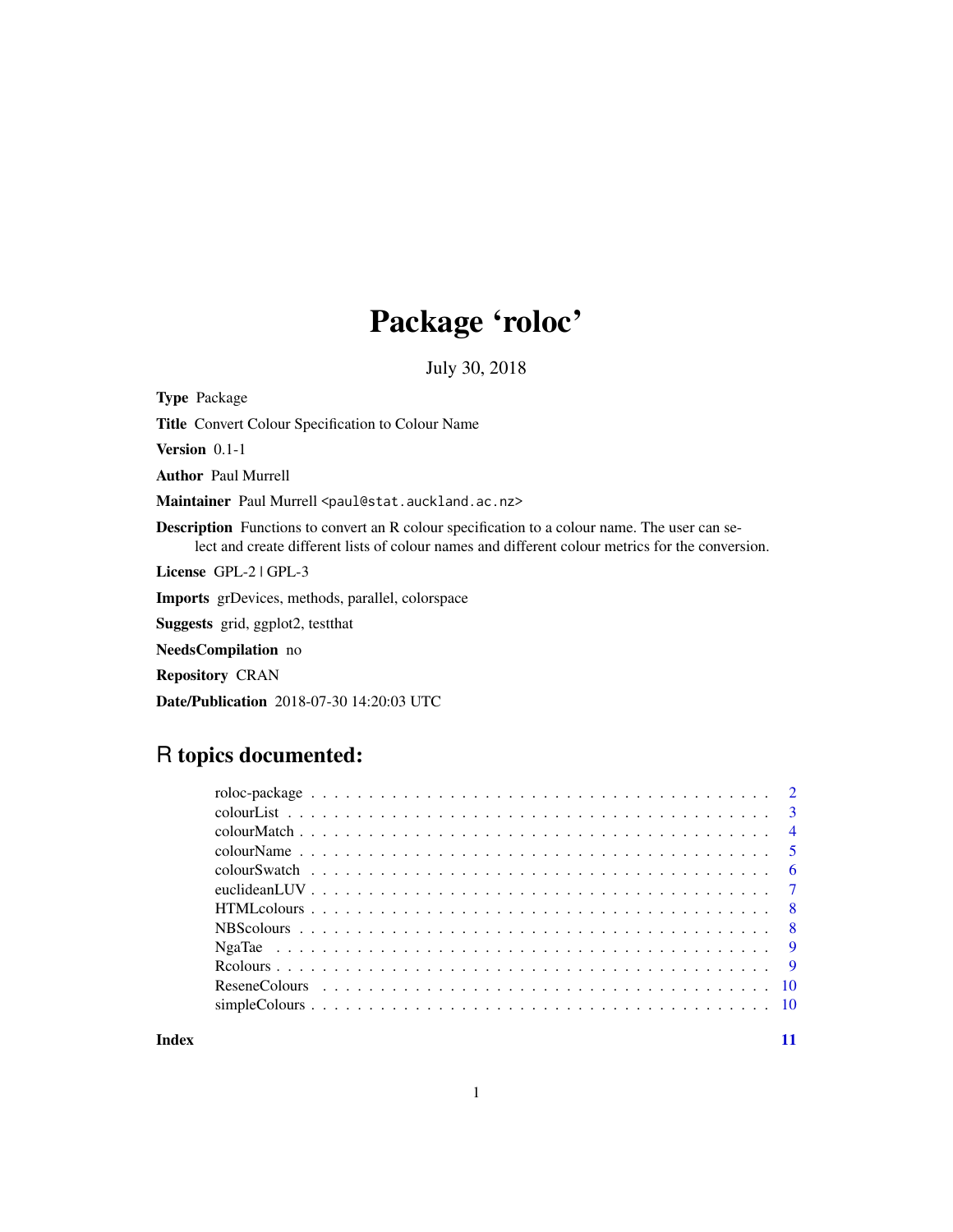<span id="page-1-0"></span>

Functions to convert an R colour specification to a colour name. The user can select and create different lists of colour names and different colour metrics for the conversion.

## Details

The DESCRIPTION file:

| Package:     | roloc                                                                                                              |
|--------------|--------------------------------------------------------------------------------------------------------------------|
| Type:        | Package                                                                                                            |
| Title:       | <b>Convert Colour Specification to Colour Name</b>                                                                 |
| Version:     | $0.1 - 1$                                                                                                          |
| Author:      | Paul Murrell                                                                                                       |
| Maintainer:  | Paul Murrell <paul@stat.auckland.ac.nz></paul@stat.auckland.ac.nz>                                                 |
| Description: | Functions to convert an R colour specification to a colour name. The user can select and create different lists of |
| License:     | $GPL-2$   $GPL-3$                                                                                                  |
| Imports:     | grDevices, methods, parallel, colorspace                                                                           |
| Suggests:    | grid, ggplot2, testthat                                                                                            |

Index of help topics:

| <b>HTMLcolours</b> | HTML colour names                               |
|--------------------|-------------------------------------------------|
| NBScolours         | ISCC-NBS colour dictionary                      |
| NgaTae             | Simple Maori Colour Names                       |
| Rcolours           | The standard R colour names                     |
| ReseneColours      | Resene colour dictionary                        |
| colourList         | Define a list of colour names                   |
| colourMatch        | Match Colour Specifications to Colour Names     |
| colourName         | Convert a colour specification to a colour name |
| colourSwatch       | Colour Conversion Diagram                       |
| euclideanLUV       | Euclidean colour metrics                        |
| roloc-package      | Convert Colour Specification to Colour Name     |
| simpleColours      | Simple Colour Names                             |
|                    |                                                 |

The main function in this package is colourName(), which takes one or more colour specifications and returns a matching colour name.

#### Author(s)

Paul Murrell

Maintainer: Paul Murrell <paul@stat.auckland.ac.nz>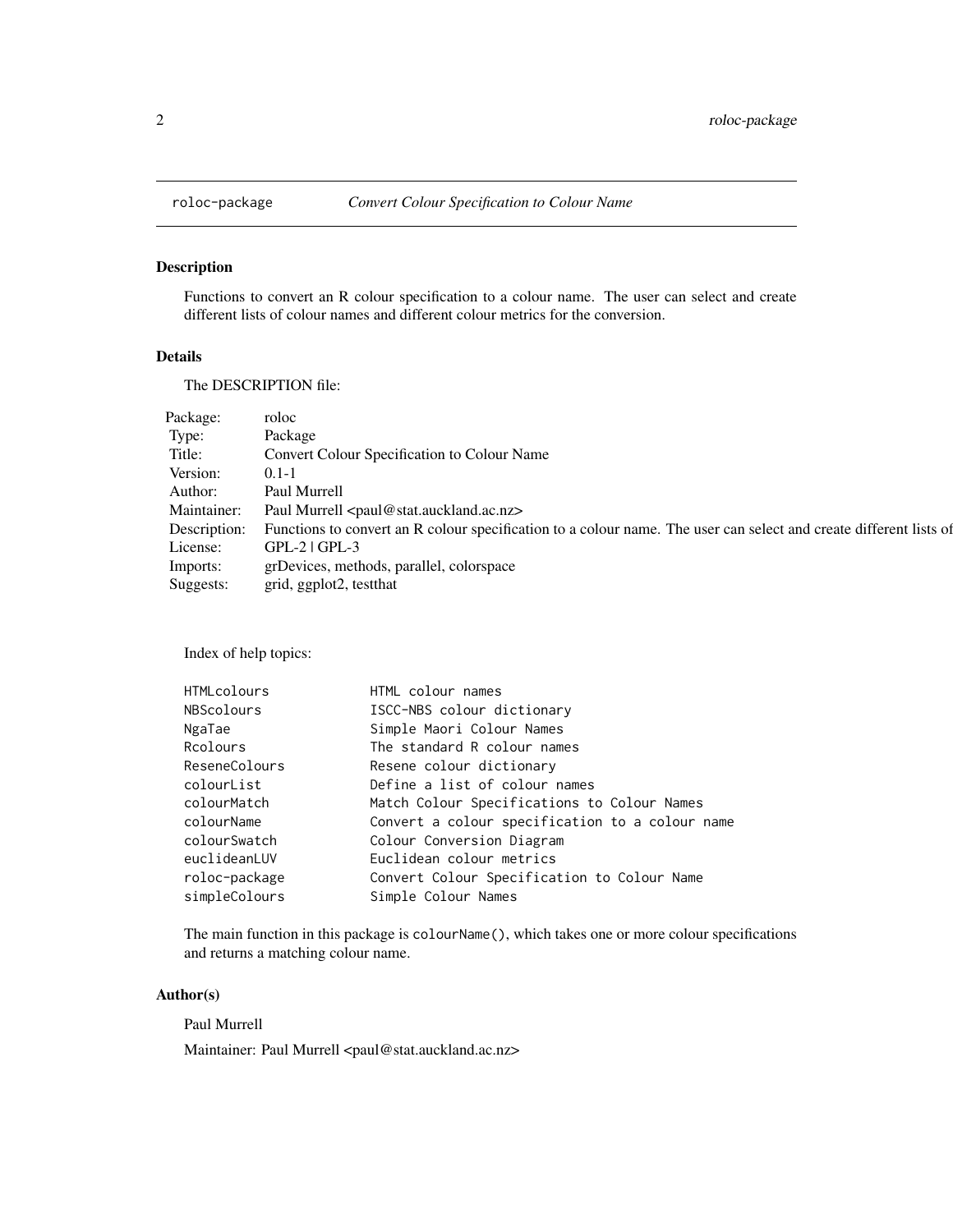#### <span id="page-2-0"></span>colourList 3

## References

~~ Literature or other references for background information ~~

## See Also

~~ Optional links to other man pages, e.g. ~~

#### Examples

```
colourName("#FF0000")
```
colourList *Define a list of colour names*

## Description

Define a list of colour names, which includes both colour names and a set of sRGB specifications corresponding to the names.

#### Usage

```
colourList(names, colours)
colorList(names, colours)
```
## Arguments

| A character vector of colour names.                                                                      |
|----------------------------------------------------------------------------------------------------------|
| An "sRGB" colour object (which provides the sRGB specifications correspond-<br>ing to the colour names). |
|                                                                                                          |

## Value

A "colourList" object.

## Author(s)

Paul Murrell

## Examples

colourList("red", colorspace::RGB(1, 0, 0))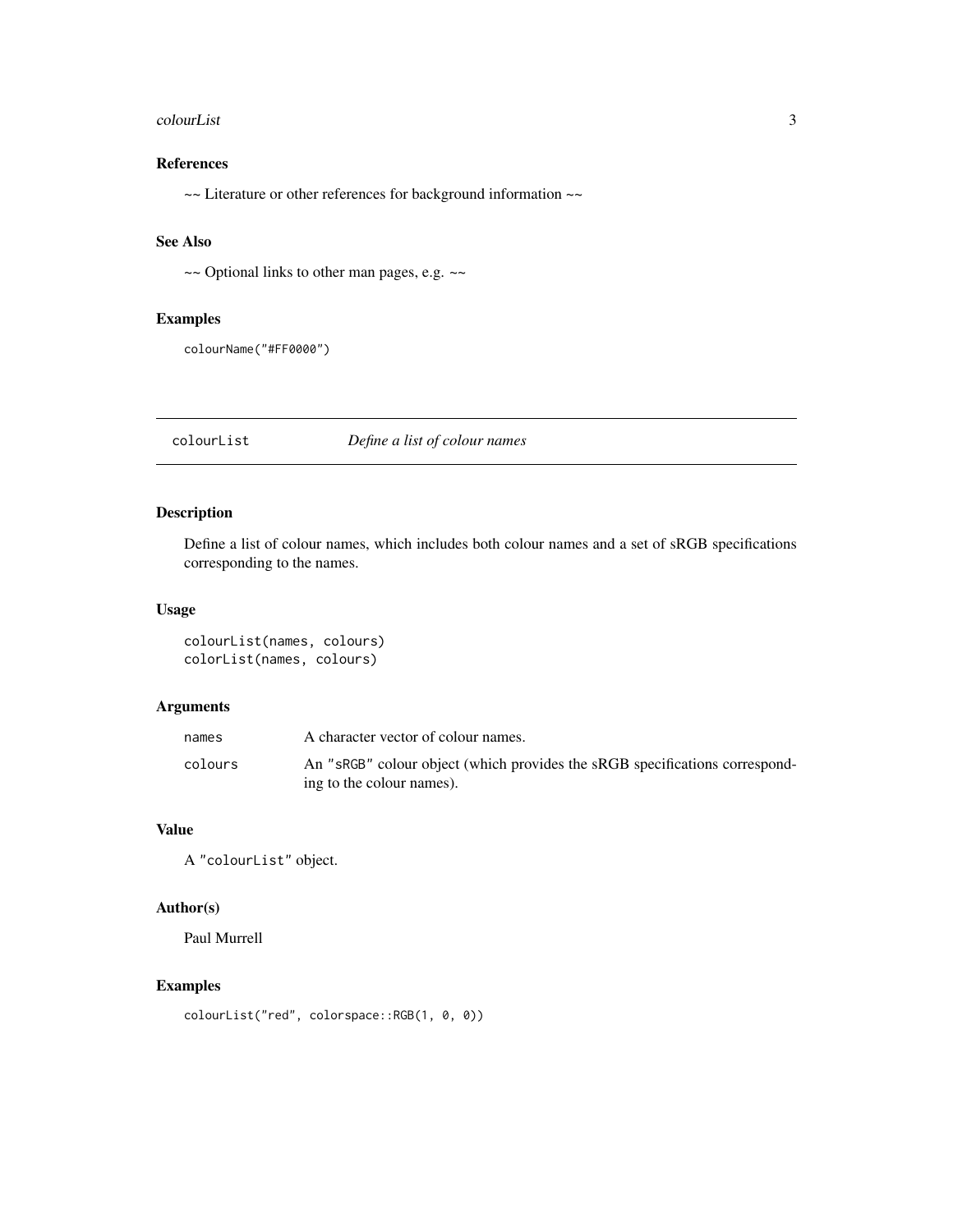<span id="page-3-1"></span><span id="page-3-0"></span>

Compare colour specifications to a list of colour names and return distance information for each comparison.

#### Usage

colourMatch(colour, colourList, colourMetric, ...)

#### Arguments

| colour       | An R colour specification                          |
|--------------|----------------------------------------------------|
| colourList   | A list of colours                                  |
| colourMetric | A colour metric function. See the Details Section. |
| .            | Arguments passed to the colour metric function.    |

#### Details

The colour metric function must take at least two arguments, both of which are "RGB" colour objects (as created by funcions in the colorspace package such as RGB): colour, which is the colour specification to find a match for; and colourList, which represents the list of colour names to find a match within. Any additional arguments must have default values (so that they do not HAVE to be specified in a call to colourName). The colour metric function must return either a vector or a list, the same length as the colour argument, containing integer indices into the colour list. NA means the colour could not be represented in the colour space used by the colour metric. "unknown" means that the colour

#### Value

A "colourMatch" object with components for the original colour specification, the original colour list object, and a matric of distances between each colour specification and each colour name in the colour list.

#### Author(s)

Paul Murrell

#### See Also

This function underlies both [colourName](#page-4-1) and [colourSwatch](#page-5-1).

#### Examples

colourMatch("red", colourList=HTMLcolours)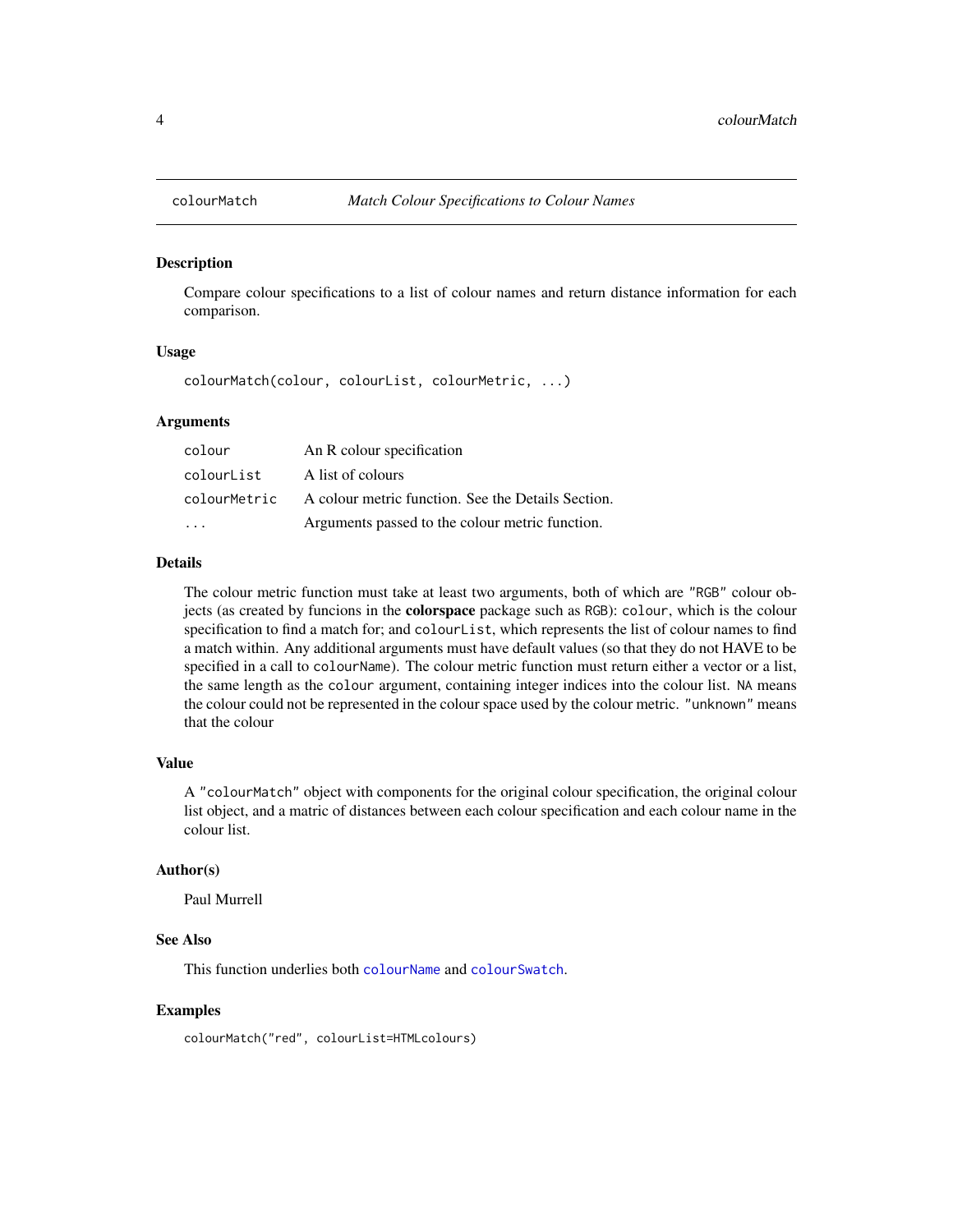<span id="page-4-1"></span><span id="page-4-0"></span>

Return a colour name from a colour specification.

#### Usage

```
## S3 method for class 'colourMatch'
colourNames(x,
                              ...)
## Default S3 method:
colourNames(x,
                              colourList=getOption("roloc.colourList"),
                              colourMetric=getOption("roloc.colourMetric"),
                              ...)
```
colourName(...)

## Arguments

| x          | A "colourMatch" object or an R colour specification                                                                   |
|------------|-----------------------------------------------------------------------------------------------------------------------|
| colourList | A list of colours                                                                                                     |
|            | colourMetric A colour metric function. See colourMatch for details.                                                   |
| $\cdots$   | For colour Names, arguments passed to the colour metric function. For colour Name,<br>arguments passed to colourNames |

#### Value

colourNames returns a list of colour names (possibly more than one per colour specification). colourName returns a vector of colour names (only the first match per colour specification).

## Author(s)

Paul Murrell

## Examples

```
# Some colours() are identical to each other
newColours <- colourName(rgb(t(col2rgb(colours())), maxColorValue=255))
repeats <- newColours != colours()
cbind(colours()[repeats], newColours[repeats])
```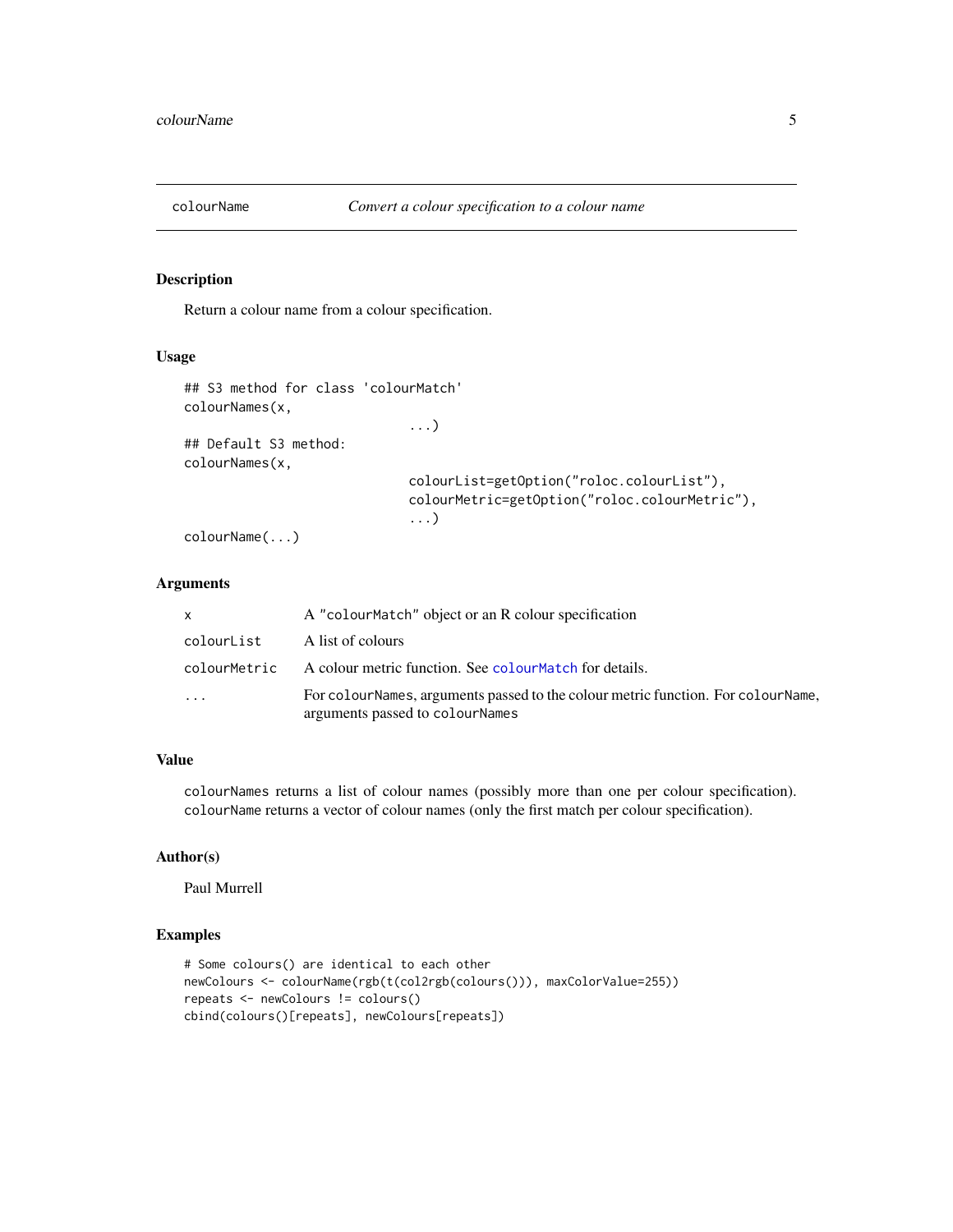<span id="page-5-1"></span><span id="page-5-0"></span>

Draw a diagram of a colour conversion with four columns: original colour specification, plus swatch, matching colour name, plus swatch. colourSwatches can show multiple matches per colour specification.

#### Usage

```
colourSwatch(x, ..., newpage = TRUE)
## S3 method for class 'colourMatch'
colourSwatch(x, ..., newpage = TRUE)## Default S3 method:
colourSwatch(x,
                               colourList=getOption("roloc.colourList"),
                               colourMetric=getOption("roloc.colourMetric"),
                                \ldots, newpage = TRUE)
colourSwatches(x, ..., newpage = TRUE)
## S3 method for class 'colourMatch'
colourSwatches(x, ..., newpage = TRUE)
## Default S3 method:
colourSwatches(x,
                               colourList=getOption("roloc.colourList"),
                               colourMetric=getOption("roloc.colourMetric"),
                                \ldots, newpage = TRUE)
```
#### Arguments

| X.                      | A "colourMatch" object or an R colour specification         |
|-------------------------|-------------------------------------------------------------|
| colourList              | A list of colours                                           |
| colourMetric            | A colour metric function. See colour Match for details.     |
| $\cdot$ $\cdot$ $\cdot$ | Arguments passed to the colour metric function.             |
| newpage                 | Whether to start a new page on the current graphics device. |

#### Value

These functions are used for their side-effect (a colour match diagram).

#### Author(s)

Paul Murrell

#### Examples

colourSwatch("red")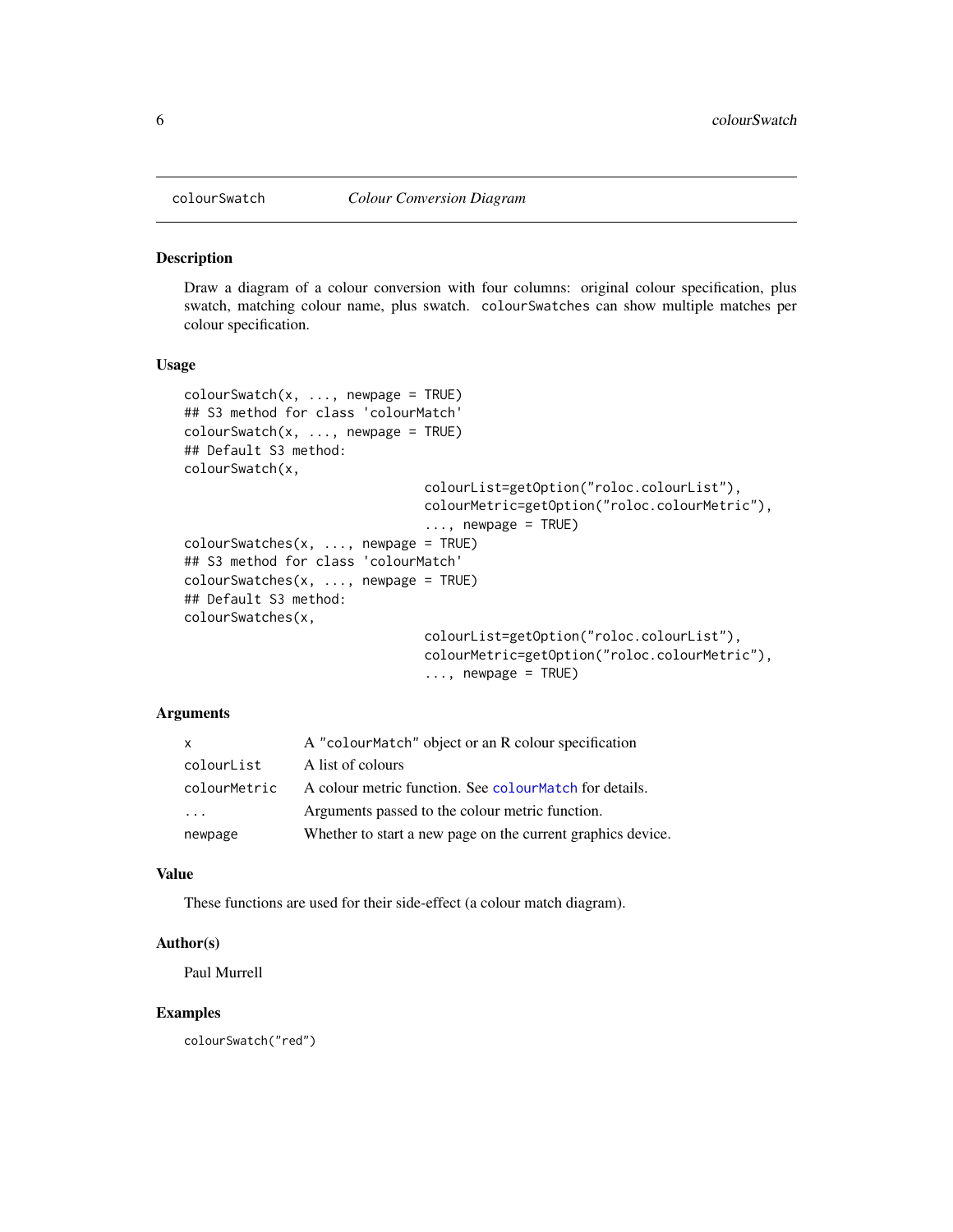<span id="page-6-0"></span>

Colour metrics that calculate euclidean distance between colours in different colour spaces.

#### Usage

```
euclideanLUV(colour, colourList, tolerance = Inf)
euclideanRGB(colour, colourList, tolerance = Inf)
euclideanDistance(spec, list, tolerance)
```
## Arguments

| colour     | An "sRGB" colour object representing colours to find a match for.              |
|------------|--------------------------------------------------------------------------------|
| colourList | An "sRGB" colour object representing a list of colours to find a match within. |
| tolerance  | A numeric value indicating a range beyond which matches will not be accepted.  |
| spec       | A single colour specification, as an RGB vector of three values.               |
| list       | A list of colours, as an RGB matrix with three columns.                        |

## Details

euclideanLUV() calculates euclidean distance in the CIE Luv colour space.

euclideanRGB() calculates euclidean distance in the sRGB colour space.

euclideanDistance() is provided as a helper for defining euclidean metrics in other colour spaces.

## Value

The colour metrics return a matrix of distances, with one row per colour specification and one column per colour name.

## Author(s)

Paul Murrell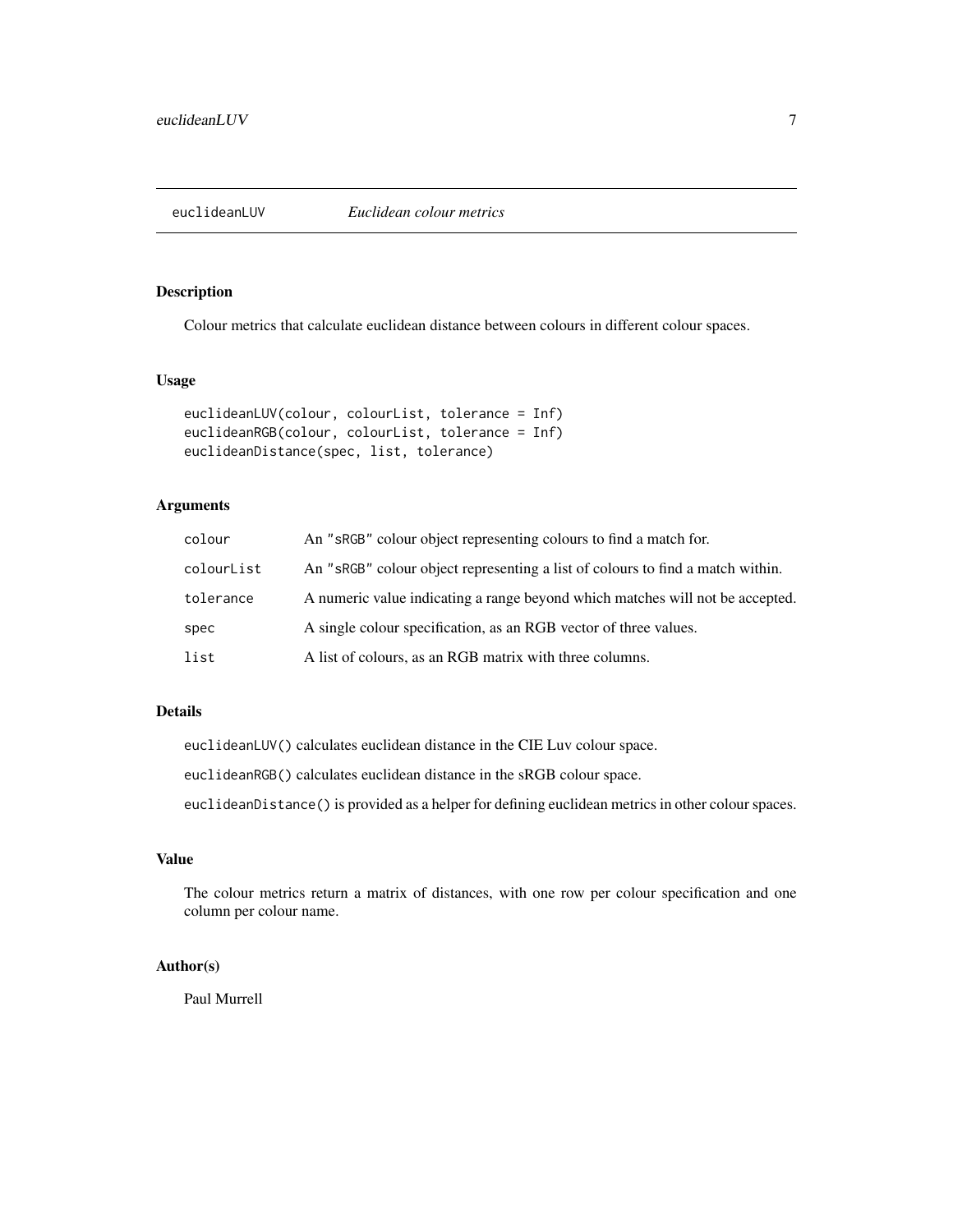<span id="page-7-0"></span>

The list of HTML colour names

#### Usage

HTMLcolours

#### Format

A "colourList" object.

#### References

https://www.w3.org/TR/2011/REC-css3-color-20110607/#html4

NBScolours *ISCC-NBS colour dictionary*

#### Description

The ISCC-NBS list of colour names

#### Usage

NBScolours

## Format

A "colourList" object.

## Warning

Some of the sRGB centroids are approximations because some ISCC-NBS colours cannot be represented within the sRGB gamut. This means that some ISCC-NBS colour names will not "round trip"; the sRGB centroid will not return the ISCC-NBS colour name.

#### Source

http://people.csail.mit.edu/jaffer/Color/NBS-ISCC-rgb.txt

#### References

http://tx4.us/nbs-iscc.htm http://www.munsellcolourscienceforpainters.com/ColourSciencePapers/sRGBCentroidsForTheIS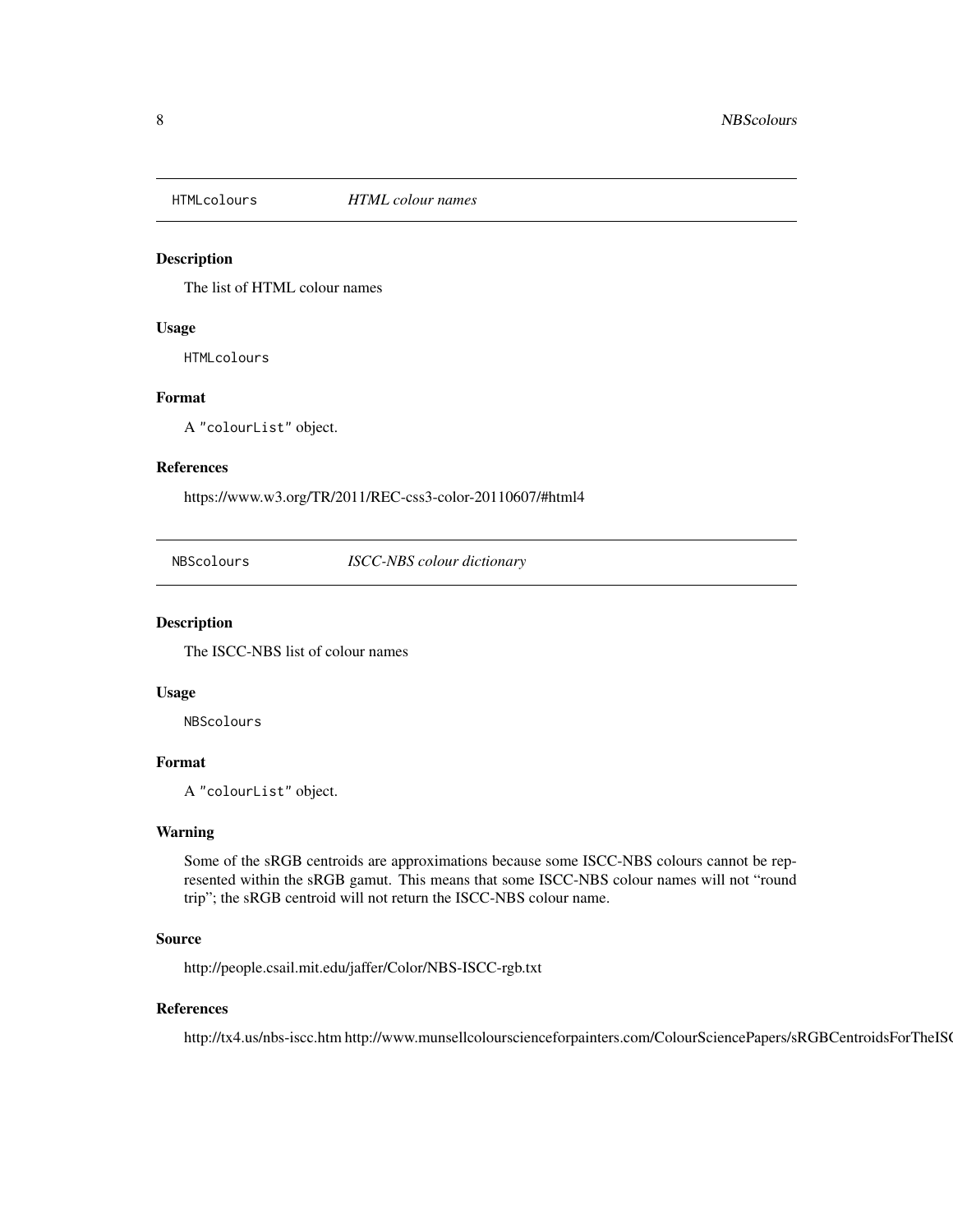<span id="page-8-0"></span>

A small set of Maori colour names.

## Usage

NgaTae

## Format

A "colourList" object.

#### References

<http://www.maori.org.nz/kotereo/default.php?pid=sp148&parent=115>

Rcolours *The standard R colour names*

## Description

The list of colour names that R recognises as colour specifications. This list can also be referred to as X11colours or CSScolours or SVGcolours.

#### Usage

Rcolours

## Format

A "colourList" object.

## References

Jaffer, A. (2018). Color-name dictionaries. http://people.csail.mit.edu/jaffer/Color/Dictionaries#X11. Accessed: 2018-01-24.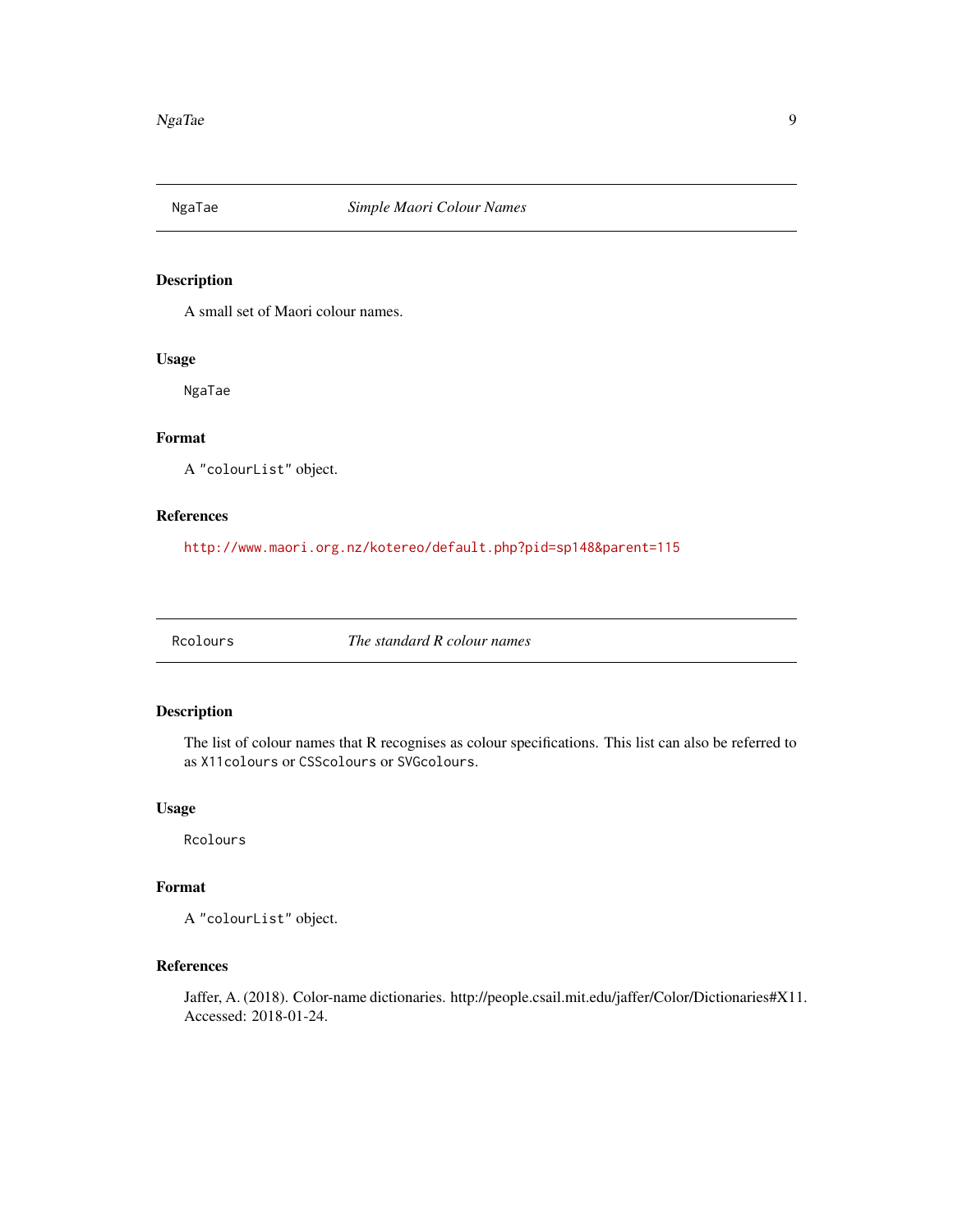<span id="page-9-0"></span>

The Resene list of colour names

## Usage

ReseneColours

## Format

A "colourList" object.

#### Source

http://people.csail.mit.edu/jaffer/Color/Resene-X11

## References

Jaffer, A. (2018). Color-name dictionaries. http://people.csail.mit.edu/jaffer/Color/Dictionaries#X11. Accessed: 2018-01-24.

|--|

## Description

A set of colour names with descriptive labels that are evenly spaced throughout CIE LUV space.

#### Usage

simpleColours

#### Format

A "colourList" object.